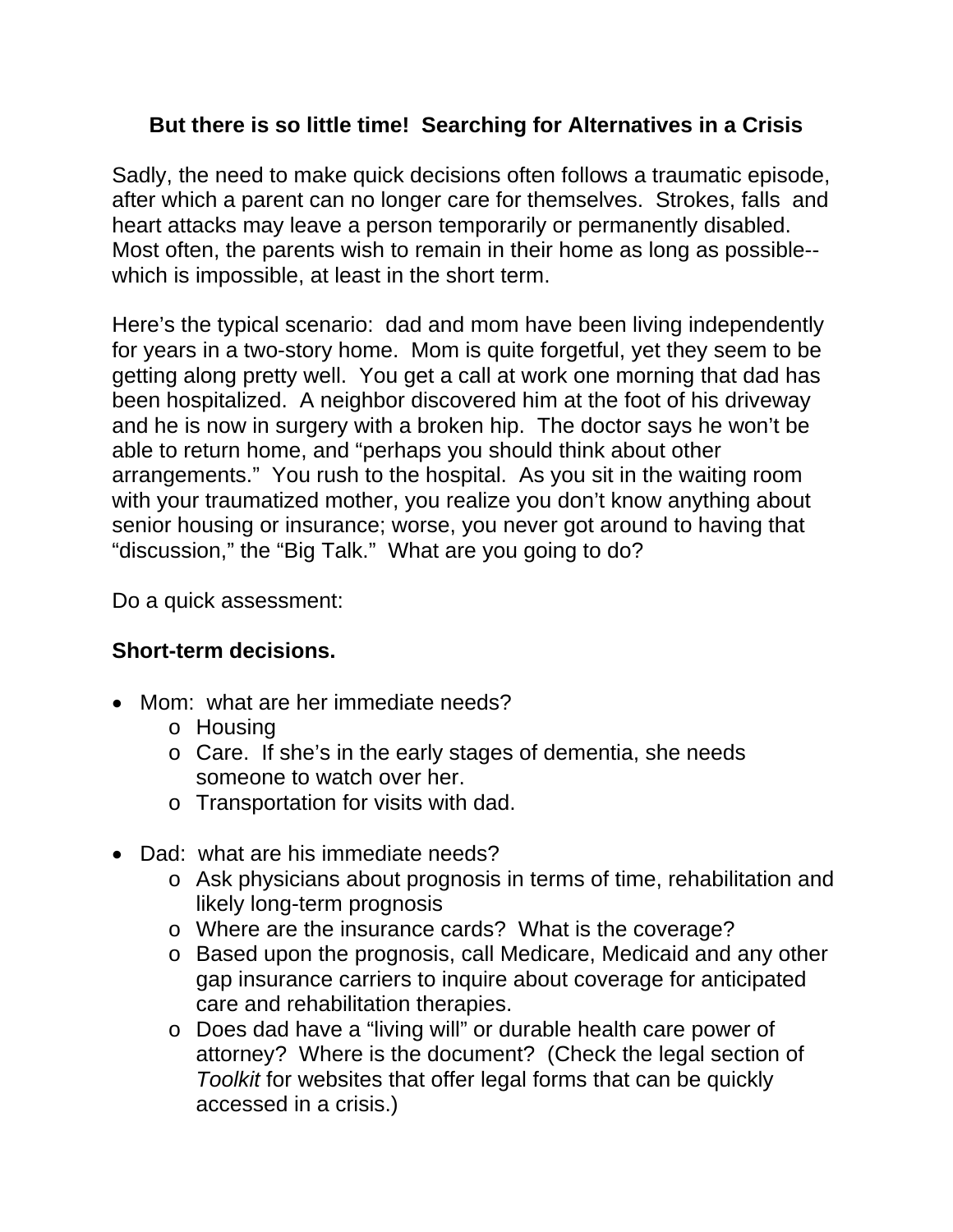- **You**. Check with your employer for company leave policy. The Family and Medical Leave Act grants eligible employees up to 12 workweeks of unpaid leave during any 12-month period for certain purposes, including caring for a parent with a serious health condition. Employers must give the employee his/her job back (or a similar position) when he/she returns. If you have worked for many years in the same job you may have accrued vacation and sick leave that will help ease your financial burden. Check with your Human Resources Department to determine what arrangements can be made. One of our clients with a dying mother was permitted to temporarily relocate to another regional office in the last months of her mother's life. She moved back into the family home for more than four months to help her father cope. It was important for her to be near her mother. She also recognized how critical it was to keep her father, the primary caregiver, well.
- American employers are acutely aware of the responsibility that many of their best employees have outside the workplace.
	- o Quickly review the other sections of *Toolkit* in the order that makes the most sense to you (Legal…Planning…Financial). Check to see that your parents have a durable power of attorney for health care and a living will.
	- o Who else can you call?
	- o Given what you learn, what timeframe do you have to make some long-term decisions? Often, the patient will be hospitalized for several days, after which they will be required to receive additional care in a nursing home or some type of transitional facility. Learn from the doctor how soon this will happen and from the insurance companies what coverage is available and for how long.
	- o Ask to see the Hospital Discharge Planner. Most hospitals have them. This person is knowledgeable about your parent's situation, the facilities in your community that will meet their needs and will also know whether space is available. They can be a great help.
	- o Speaking of time, *buy some* for yourself and your parent. If there is, or has been, serious resistance to any kind of housing change, this can be a time for experiential experimentation. In past decades patients who needed more recovery time following a hospital stay went to a nursing home. Today, it is common for that patient to recover in a transitional care facility. This may be a nursing home but it may also be found in assisted living communities. Knowing that the move is temporary usually makes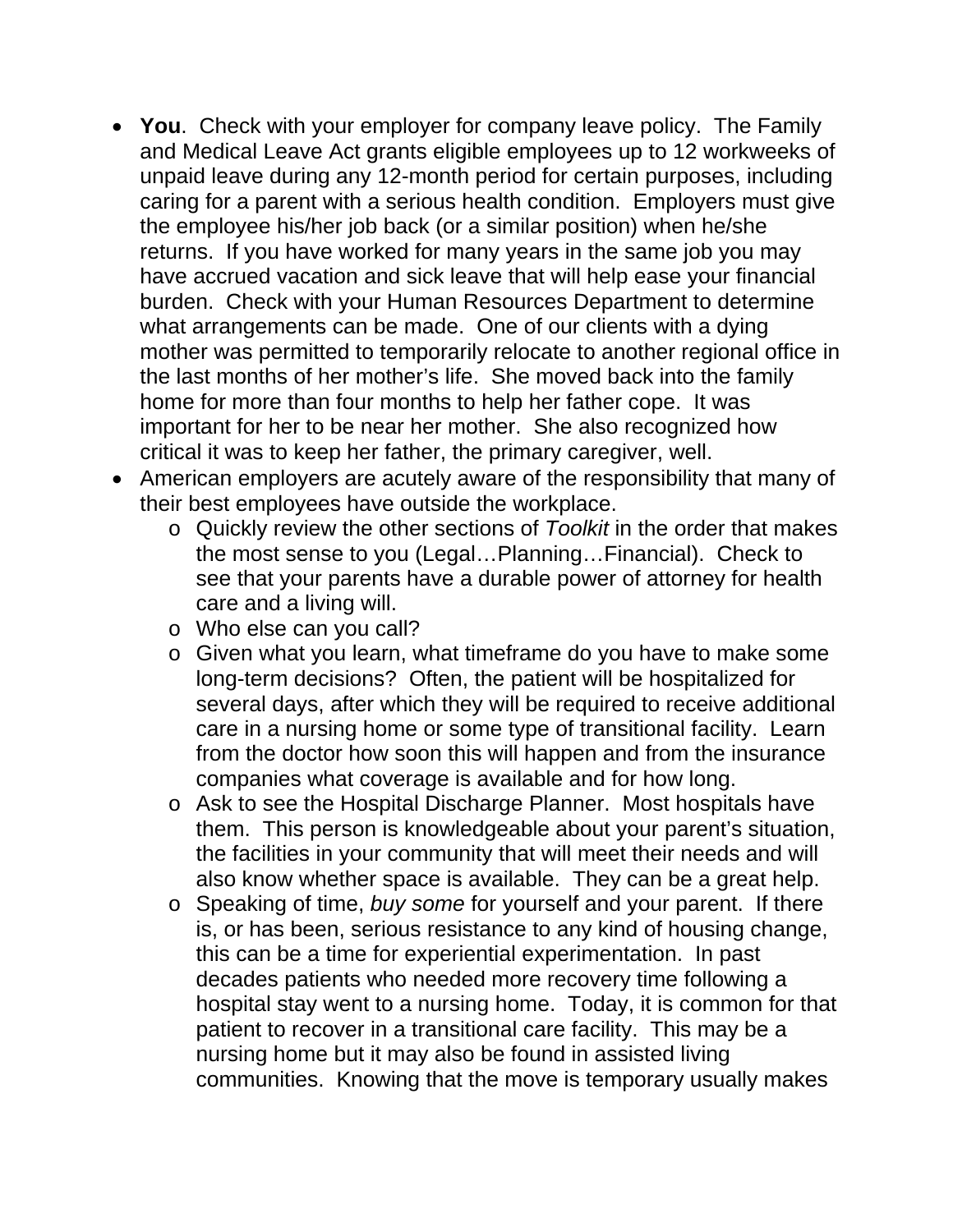the parent more open to the experience and the long-term possibilities.

- o You can make very good decisions in a short period of time using the checklists we provide in "Conducting the Search, Making the Decision…" However, there is one last phone call you might want to make before making your final selection. In every state there is an *ombudsman* (the list of state websites is given in the "Resource Directory"). You can call this person and ask about the facilities that you are considering. They will share with you both the number and nature of any complaints that have been lodged against facilities about which you are inquiring.
- o A geriatric manager can be hired to help work through this difficult time. This is a professional who specializes in assisting older individuals and their families in meeting their long-term care arrangements. They will conduct assessments, act as a liaison to families at a distance and help screen, arrange and monitor inhome health care. You can find one in your area at www.caremanager.org. Choose carefully. This is not a regulated industry.

Depending upon the severity of the injury or episode you will have at least a few days and perhaps a few weeks to begin to make more permanent arrangements.

Hopefully, mom and dad will join in the discussion fairly quickly and you can begin to tailor the search around their wishes. Although dad may have resisted moving to a senior facility, it's time to have that discussion. Many people find that once they have experienced care in a transitional facility, skilled nursing home or respite community, they rather like the idea. You may discover that what was objectionable the first day after surgery becomes quite palatable a week or so later. If you believe that a return to their home or the home of a relative is infeasible, begin your crisis search with permanent placement in mind. Start your search from the Great Places Home Page. Select assisted living, skilled nursing, transitional care or whatever type of facility has been deemed appropriate for the current crisis. Be careful to include any memory care needs in the initial conversations you have with the staffs of the communities you call and visit.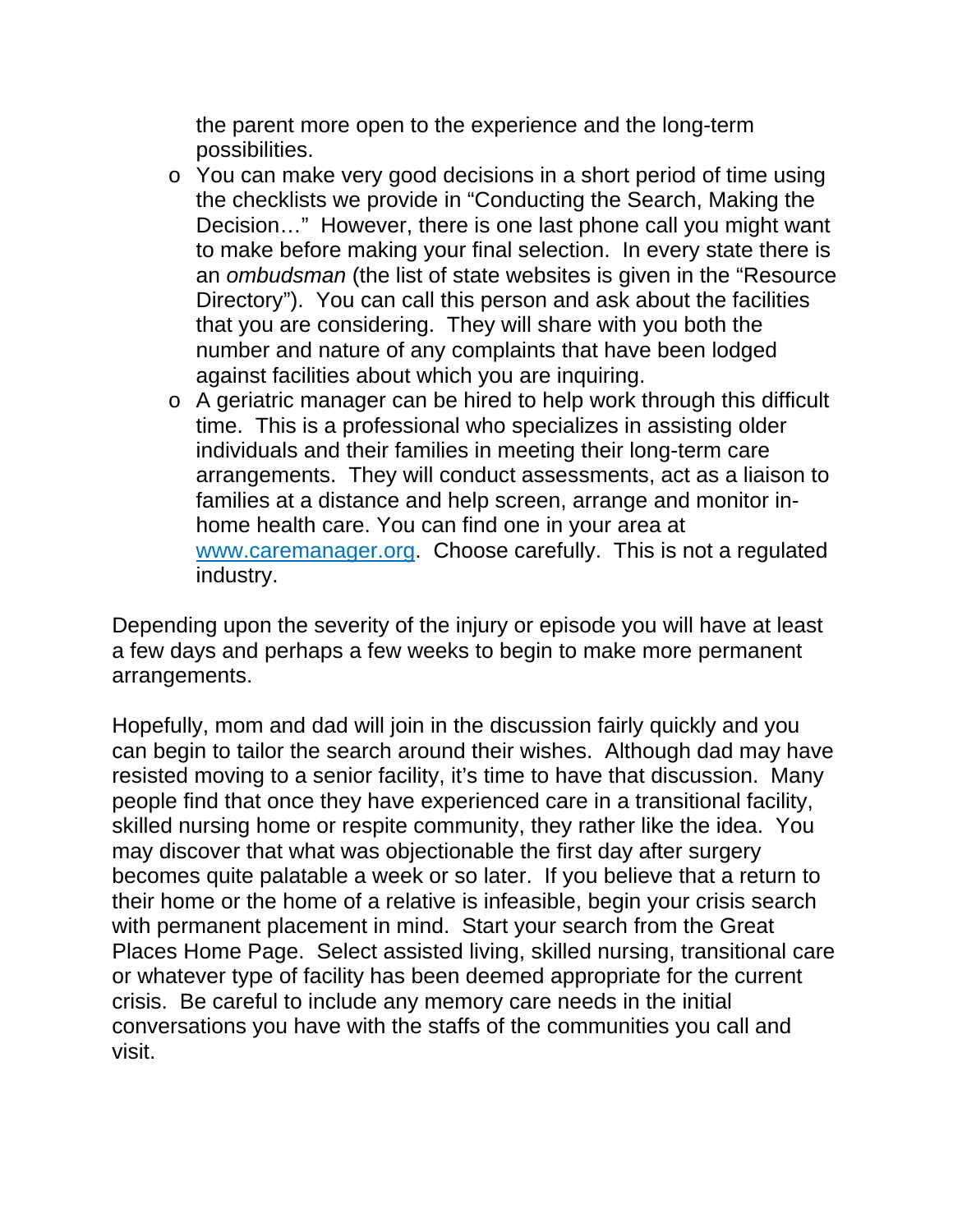If the aging, infirm parent will be moving in with you or another relative, here is a checklist of modifications you might consider:

- Handrails;
- Tub and shower grab bars;
- Remove throw rugs;
- Flooring choices (tile, wood, low-pile carpeting) that are conducive to the use of walkers, canes or wheelchairs;
- Furniture arrangements that improve flow and movement throughout the home;
- Lighting additions to improve illumination of dark or shadowy areas;
- Enlarged numbers on the telephone;
- Amplification of the phone and television set;
- In-home assistance for physical tasks such as cleaning, laundry, snow removal and lawn care;
- In-home medical monitoring of blood pressure, sugar levels and medication supervision;
- In-home bathing and meal provision;
- Ramps or lifts on exterior or interior staircases.

Next, you might consider the use of a variety of in-home health care services.

The level and variety of in-home health care services has grown dramatically allowing far more elderly individuals to stay in their home or return to their home after some traumatic episode.

Don't underestimate the level of physical and emotional demands that will suddenly be thrust upon you and your family. Changing homes for most of us is daunting, even if it is of our own choosing. As we age, the challenges increase exponentially.

Consider this. When Marion Swanson's father was diagnosed with Alzheimer's she took him home to live with her. She even arranged for some in-home care in the afternoons while she was at work. But his condition worsened and Marion feared for his health and safety while she was away. She found a couple of assisted-living communities near her apartment and selected the one with the first opening. That was four facilities ago.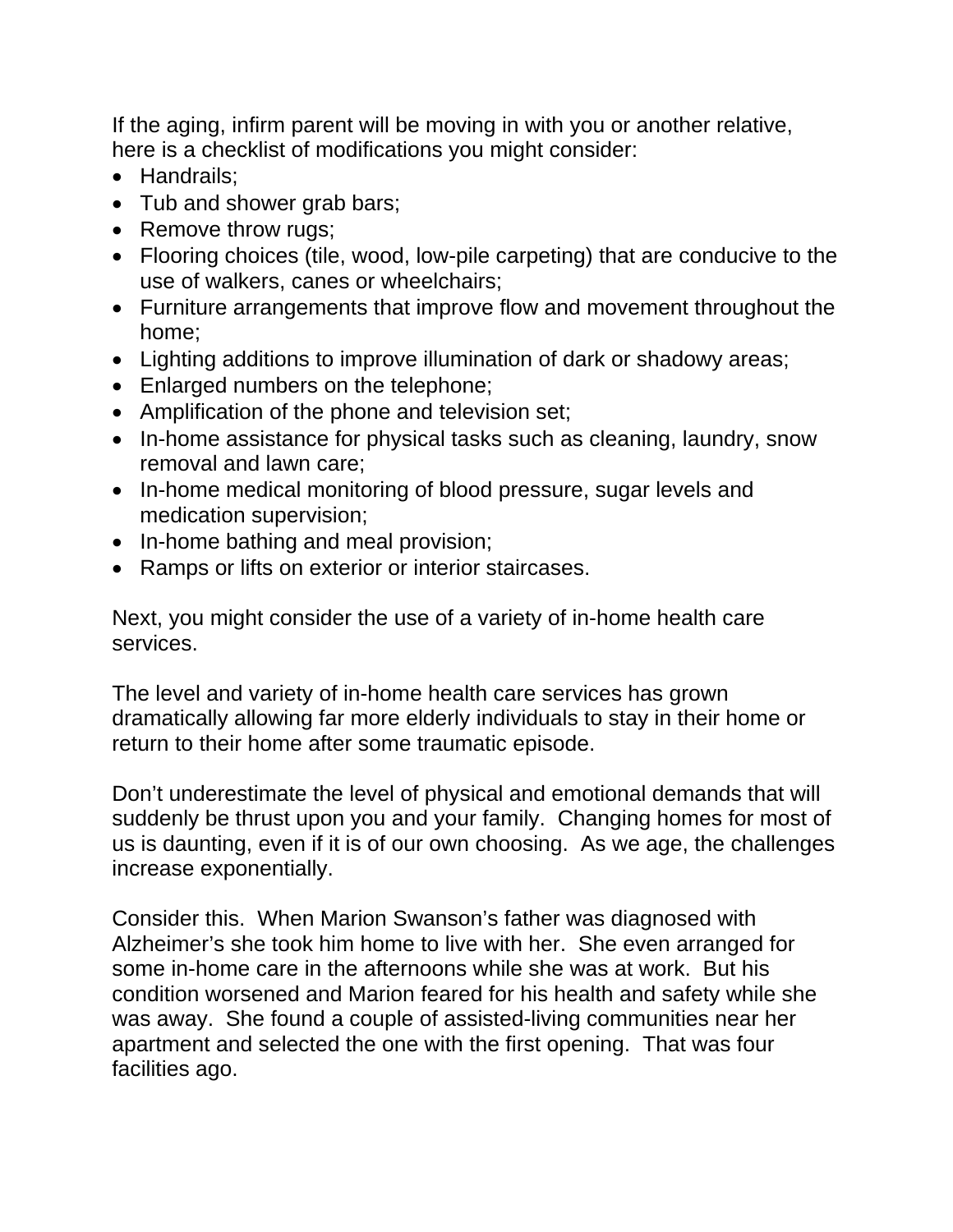The first choice was a project that couldn't provide enough monitoring and her dad wandered off. The next three were unable to provide adequate care. Her father fell several times and when Marion visited she found her father sitting alone in the hallway in need of hygiene or other attention. The facilities were understaffed and personnel resented of her requests. Her father will be finishing yet another hospital visit and she has only two weeks to find another alternative. The constant change of environment has taken its toll. She cannot afford another mistake.

Although this entire *Toolkit* is intended to help the adult child in both noncrisis and crisis situations, we are aware that many of you may find yourself in crisis mode. Here are a number of things that we hope will help you through it.

- *Respite care* is a term that is used for two different types of care. It can be both a nursing home facility that provides for short-term stays for individuals such as the father we described above. But it is also a service. You can hire care providers, both nursing and custodial to "sub" for you for a day, evening or even longer so that you can take a break from your duties. Sometimes this kind of care is arranged informally through a church or community group, but taking care of an aging parent can put enormous stress on the caregiver. Recognize that you need a break and take it.
- Don't mistake fancy décor for quality of life in a seniors-oriented facility. Remember that the marketing director is just doing his or her job when he or she gives you the full-court sales pitch. Print off the "How to Conduct a Thorough Search," study it, take it with you and use it to research the best fit for your parent.
- Utilize "How to Conduct a Thorough Search" to determine the housing type that is the best fit for your situation. Then begin the search. Quickly research the available facilities, set up appointments for visits and critically assess the results. If the facility where dad went to transitional care was not a good fit, make sure you know why and adjust your criteria.

*One-third of all care givers do so from afar*. Many of you make your home across the state, country or world from your parents. You may respond to a parent's medical crisis and be forced to return to work and home before everything is back to normal. Or, in the absence of a crisis, you need someone to check in on your parents--to be there when you cannot.